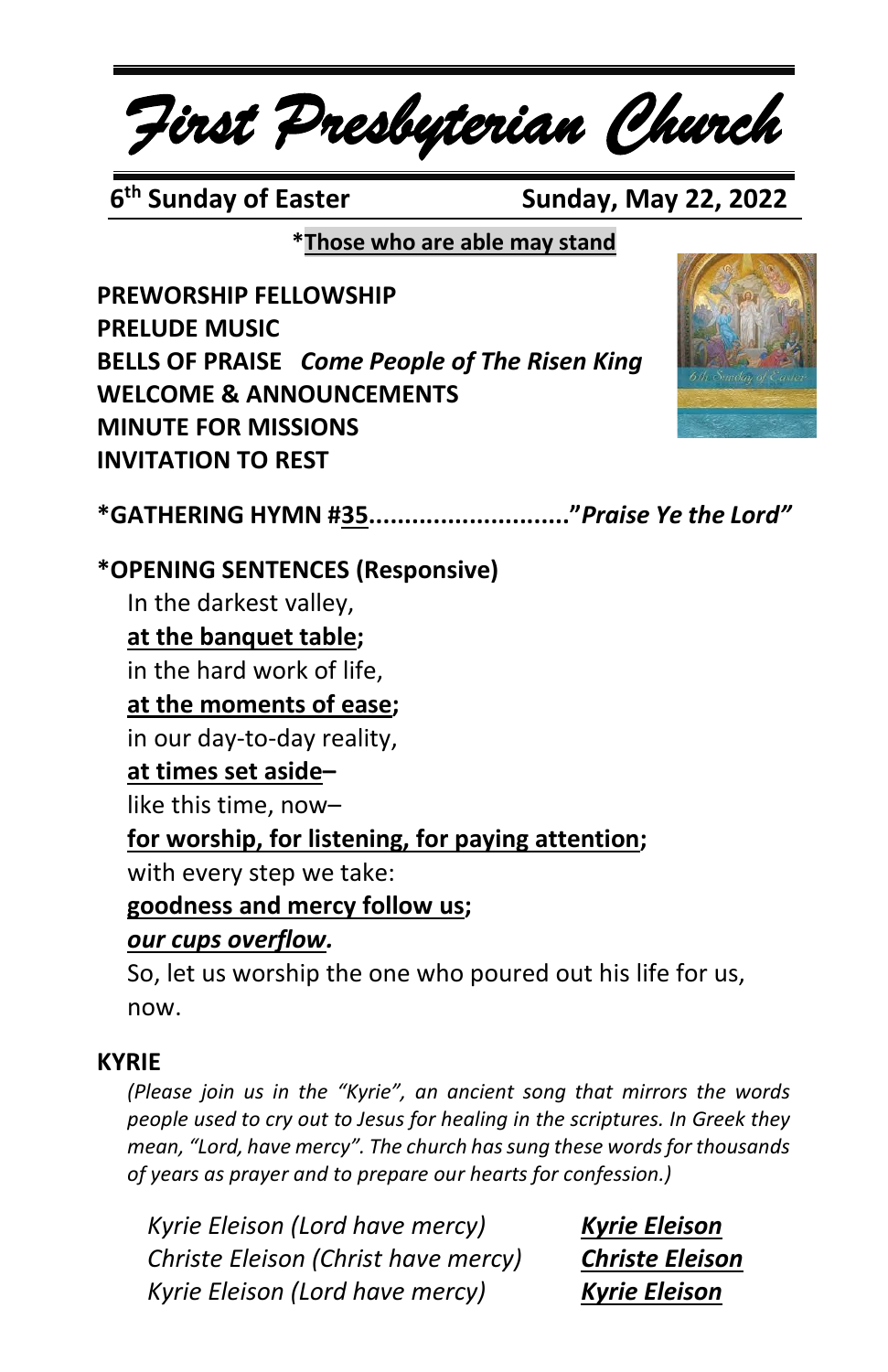#### **CONFESSION OF NEED (Responsive)**

Most gracious God,

who gives the fruits of the earth for the benefit of all your creatures,

we give thanks to you for abundant harvests and plentiful food.

We pray for those in our land who are denied these gifts,

and seek your forgiveness for our complicity in their want. We thank you for our government,

designed to be responsive to the will of the governed,

and for the choices that are ours in this land of opportunity.

We pray for those whose voices are not heard and for those who do not hear.

Forgive us when our choices are selfish ones,

and forgive us especially when we do not choose to raise our own voice against the pain of those among us who suffer needless want.

Most of all, O God,

we give you thanks for the revelation of your love in Jesus Christ,

who came that everyone might have abundant life.

#### **Amen.**

#### **KYRIE**

*Kyrie Eleison (Lord have mercy) Kyrie Eleison Christe Eleison (Christ have mercy) Christe Eleison Kyrie Eleison (Lord have mercy) Kyrie Eleison*

#### **SILENCE FOR CONFESSION AND RESTING IN GOD'S GRACE**

#### **DECLARATION OF GRACE (Responsive)**

The grace of God isthis, our imperfections do not get to decide our future, our past does not get to choose what can be. The God of creation is still at work, creating all things new with love.

#### **Thanks be to God. Amen.**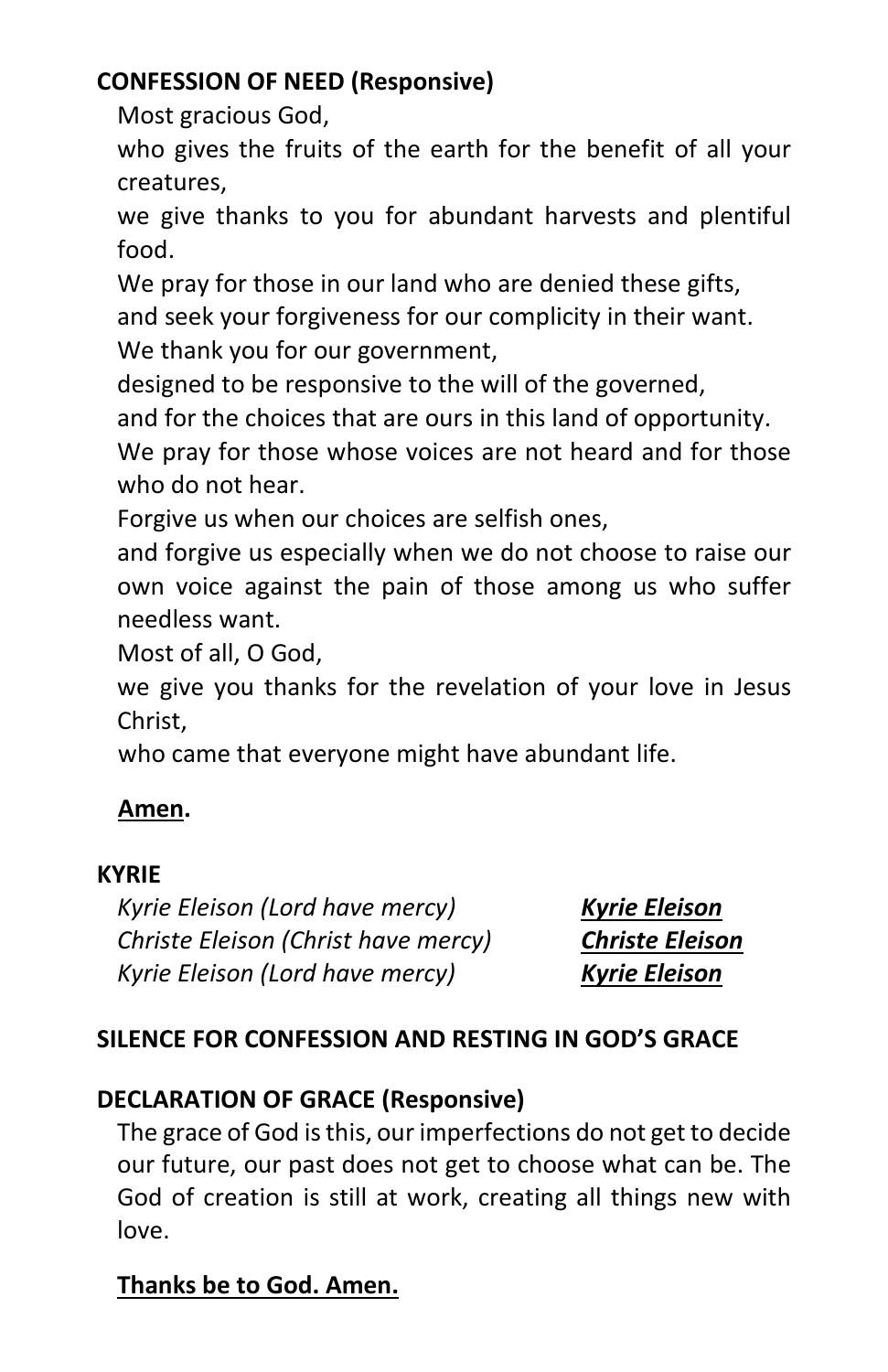**RESPONSE HYMN #458..........................................."***Thy Word"*

#### **\*SHARING THE PEACE OF CHRIST**

The Peace of Christ be with you! **And Also, with you!** Let us share a sign of God's peace with one another.



#### **PRAYER FOR ILLUMINATION (Unison)**

**Holy Spirit, help us hear your voice beyond our inability to hear and understand your word beyond any speaker's ability to explain. Through your word, speak to our hearts even if our heads are not ready to listen. Amen.**

#### **SCRIPTURE**

**FIRST READING...........................................Psalm 67 (pg 584)**

**SECOND READING .................................Acts 16:9-15 (pg 141)** *Leader: The Word of the Lord.* **People: Thanks be to God!**

**GOSPEL READING................................John 14:23-29 (pg 113)** *Leader: The Word of the Lord.* **People: Praise to You, O Christ**

**SERMON Pastor Greg Isaacson**

#### **SILENCE FOR REFLECTION**

**\*HYMN OF THE DAY #288.............***"Spirit of the Living God" x2*

**PRAYERS OF THE PEOPLE** Lord in your Mercy. **Hear our Prayer.**

**THE LORD'S PRAYER (forgive us our "sins")**

**\*BLESSING AND CHARGE (Responsive)** Beloved children of God receive the gift of the Holy Spirit, the grace of Jesus Christ, and the blessing of the Lord forever. **Alleluia! Amen.**

**\*CLOSING HYMN #300......................"***We Are One in the Spirit"*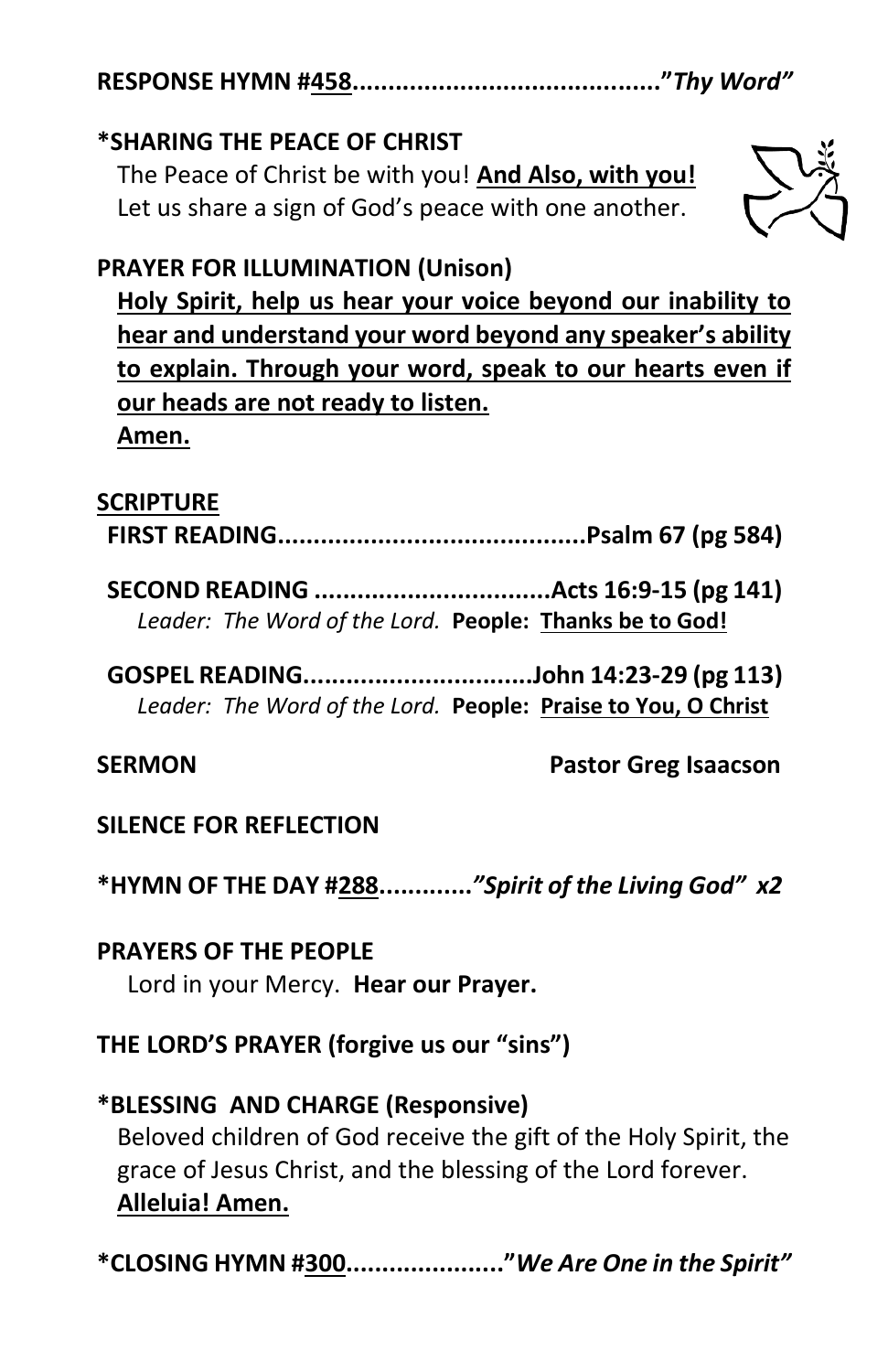#### **\*DISMISSAL (Responsive)**

Go in peace to love and serve the Lord. **Thanks be to God. Amen.**

**\*POSTLUDE**

### *\_\_\_\_\_\_\_\_\_\_\_\_\_\_\_\_\_\_\_\_\_\_\_\_\_\_\_\_\_\_\_\_\_\_\_\_\_\_\_\_\_ All are welcome!*



## *Featuring The Bells of Praise With Jim Kent*

## **7 pm Wednesday, May 25**

### **at First Presbyterian Church**

### **510 N. Broadway, Crookston**

### *Please join us as we enjoy this wonderful concert!*

### *There will be refreshments immediately following*